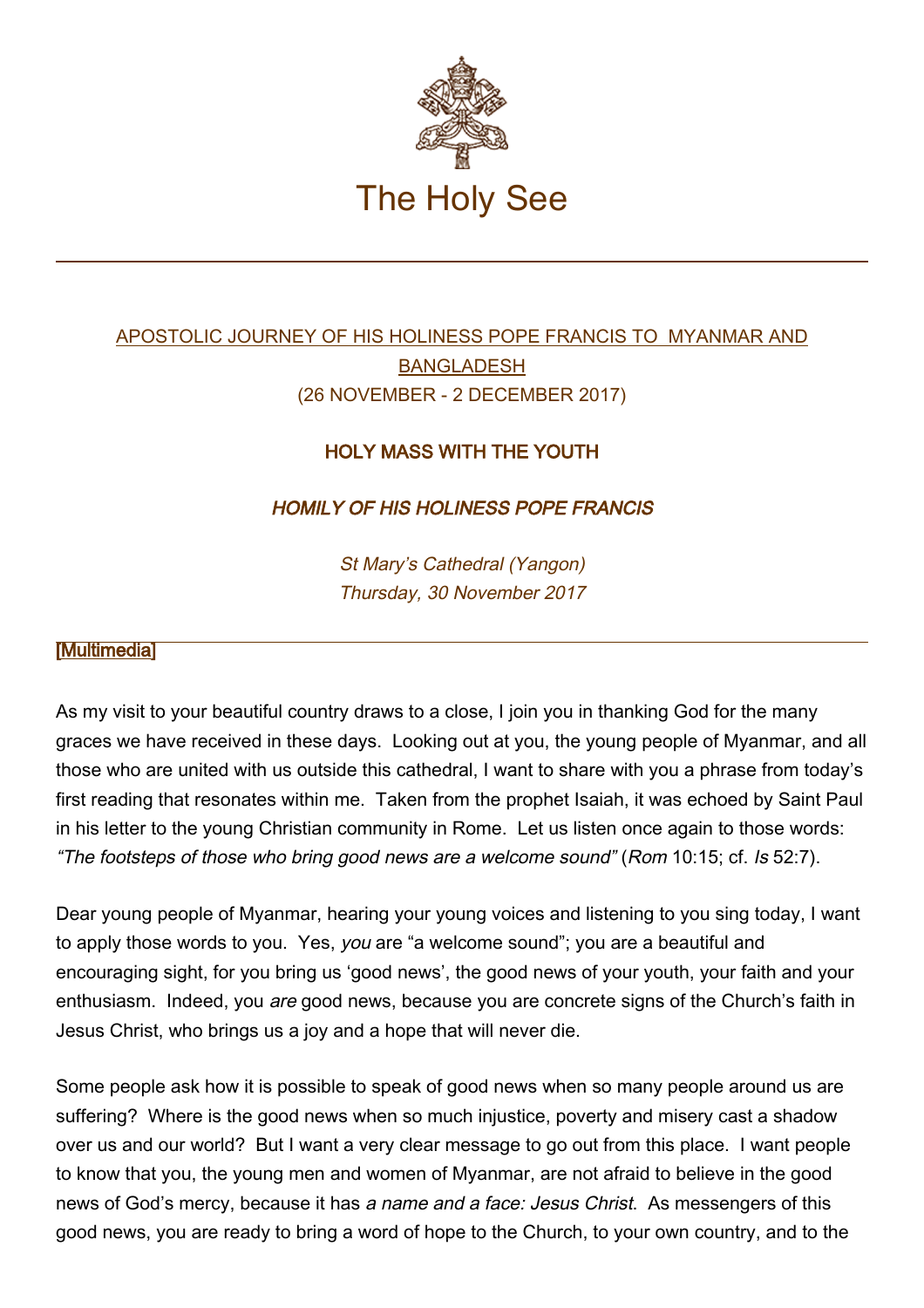wider world. You are ready to bring good news for your suffering brothers and sisters who need your prayers and your solidarity, but also your enthusiasm for human rights, for justice and for the growth of that "love and peace" which Jesus brings.

But I also have a challenge to set before you. Did you listen carefully to the first reading? There Saint Paul repeats three times the word unless. It is a little word, but it asks us to think about our place in God's plan. In effect, Paul asks three questions, and I want to put them to each of you personally. First, *how are people to believe* in the Lord unless they have *heard* about him? Second, how are people to hear about the Lord unless they have a *messenger*, someone to bring the good news? And third, how can they have a messenger unless one is *sent?*" (Rom 10:14-15).

I would like all of you to think deeply about these questions. But don't be worried! As a loving "father" (or better, a "grandfather"!), I don't want you to wrestle with these questions alone. Let me offer a few thoughts that can guide you on your journey of faith, and help you to discern what it is that the Lord is asking of you.

Saint Paul's first question is: "How are people to believe in the Lord unless they have heard about him?" Our world is full of many sounds, so many distractions, that can drown out God's voice. If others are to hear and believe in him, they need to find him in people who are authentic. People who know how to listen! That is surely what you want to be! But only the Lord can help you to be genuine, so talk to him in prayer. Learn to hear his voice, quietly speaking in the depths of your heart.

But talk also to the saints, our friends in heaven who can inspire us. Like Saint Andrew, whose feast we keep today. Andrew was a humble fisherman who became a great martyr, a witness to the love of Jesus. But before he became a martyr, he made his share of mistakes, and he needed to be patient, and to learn gradually how to be a true disciple of Christ. So do not be afraid to learn from your own mistakes! Let the saints lead you to Jesus and teach you to put your lives in his hands. You know that Jesus is full of mercy. So share with him all that you hold in your hearts: your fears and your worries, as well as your dreams and your hopes. Cultivate your interior life, as you would tend a garden or a field. This takes time; it takes patience. But like a farmer who waits for the crops to grow, if you wait the Lord will make you bear much fruit, a fruit you can then share with others.

Paul's second question is: "How are they to hear about Jesus without a *messenger*?" Here is a great task entrusted in a special way to young people: to be "missionary disciples", messengers of the good news of Jesus, above all to your contemporaries and friends. Do not be afraid to make a ruckus, to ask questions that make people think! And don't worry if sometimes you feel that you are few and far between. The Gospel always grows from small beginnings. So make yourselves heard. I want you to shout! But not with your voices. No! I want you to shout with your lives, with your hearts, and in this way to be signs of hope to those who need encouragement, a helping